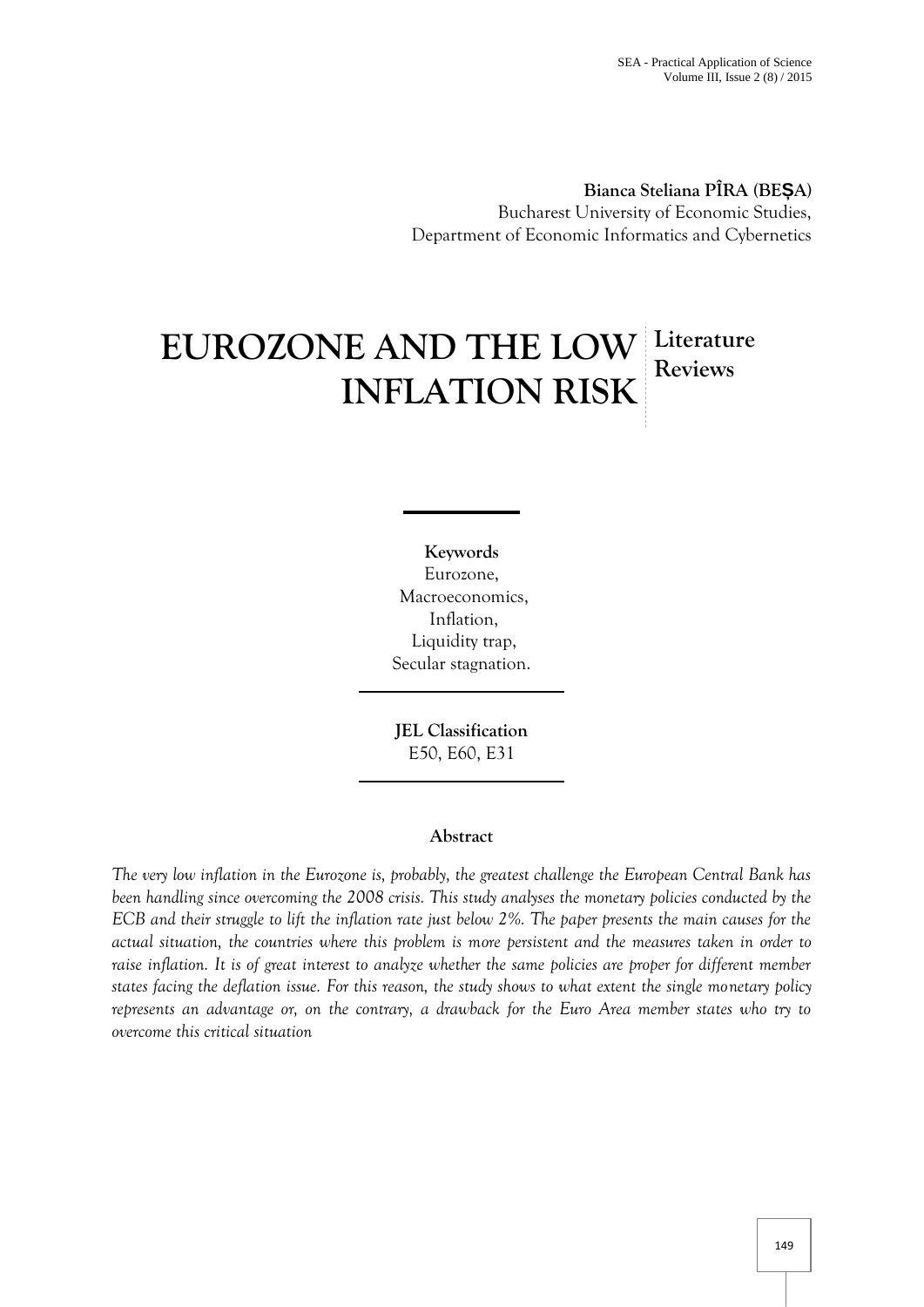## **1. Introduction**

According to Lawrence Summers (2014), the nature of macroeconomics has changed dramatically in the last few years, from concerning with minor adjustments to being focused on avoiding secular stagnation.

Eurozone and its low inflation risk is a matter of great interest nowadays, probably a most challenging task for the European Central Bank and for most Eurozone Countries. The low inflation 3. risk is in fact the risk of not being able to raise the inflation level to – eventually – its target. When considering this concept, there is a group of closely related terms which have to be properly understood: the zero lower bound, the liquidity trap and the secular stagnation. The zero lower bound defines a macroeconomic problem that occurs when the short-term nominal interest rate is at or near zero, causing a liquidity trap and limiting the capacity that the central bank has to stimulate economic growth. The liquidity trap is a situationin which prevailing interest rates are low and savings rates are high, making monetary policy ineffective [2]. A liquidity trap is caused when people hold cash because they expect an adverse event such as deflation, insufficient aggregate demand, or war. The secular stagnation is a condition of negligible or no economic growth in a market-based economy. When per capita income stays at relatively high levels, the percentage of savings is likely to start exceeding the percentage of longerterm investments in, for example, infrastructure and education, that are necessary to sustain future economic growth [3]. Persistent low growth, especially in Europe, has been attributed by some to secular stagnation initiated by stronger European economies.

## **2. State of the art**

The Great Depression was the first time the topic raised the interest of some of the most influential economists of those times. After that, the Japanese ten-year period of deflation (1995-2005) generated an abundance of studies on how to prevent and overcome deflation (Miskin et al. – 2004 , Svensson - 2006, Clarida – 2010). In 2003, Svensson published a paper sustaining that the zero bound is a foolproof way of escaping from a liquidity trap.

Lately, there have been published a lot of interesting studies on this topic. Most of them define and discuss the economic bubbles and the consequences of their crush (Caballero et al. - 2006,Graham Turner -2008,Bernanke - 2010 ,Caballero and Farhi -2014 ).

The first to formalize of the secular stagnation are Eggertsson and Mehrotra (2014).Their new Keynesian model is to clarify the conditions under which this can happen, or more to the point, provide a formalization of the popular secular stagnation hypothesis. As they remark, "the main

takeaway from the analysis is not just that a permanent recession is possible, but instead that a liquidity trap can be of arbitrary duration and last as long as the particular dynamics that give rise to it (such as a deleveraging shock and/or rise in inequality and/or population growth slowdown). This would suggest that a passive attitude to a recession of this kind is inappropriate".

## **3. Stagflation in the Eurozone**

The core problem is that in developed countries, the economic crisis has reduced the natural real interest rate  $(rt^*)$  on strongly negative levels. For the production to return to its potential level there is either the need to reduce the current real interest rate (rt) to lower levels equal to the natural real interest rate or to find measures to increase the natural real interest rate. Once the two rates balance, savings and investments will balance at a level that will lead to economic growth and employment close to their potential levels.

Because of the relatively high level of debt, governments could not increase spending enough to boost aggregate demand in developed economies and to help increase the natural rate of interest. In order to reduce the equilibrium real interest rate to its natural level, the central banks have reduced the nominal interest rates to zero, then switched to quantitative loosening and, recently, have opted for negative nominal interest rates. The major problem in these countries is that, despite all these policies, six years after the financial crisis, production and employment remained below pre-crisis levels. The low natural real interest rate, the low inflation level and the central bank being unable to reduce the nominal interest rate below zero prevents the authorities from maintaining the economic growth rate at its potential level.

From the beginning of 2012 till now the ECB has been facing the crises of not being able to maintain the inflation rate at least close the 2% target rate ( Figure no. 1).

The sharp reduction in oil prices and the lower food prices are the main causes for Europe's current deflation. However, prices of most other goods and services have remained fairly steady; therefore people haven't held off on major purchases. More than that, beginning with March 2014, the constant increasing of the dollar against the eurohas given a competitive boost to European manufacturers. This should impulse producers to start hiring workers, thus helpingincrease consumer confidence.

## **4. Alternative Monetary Policies.**

## **Moderate inflation targeting**

First proposed alternative monetary policy is a higher inflation target – that would be an inflation target rate of 3-4%. That would give enough 'space' for the real interest rate to reduce to its natural level.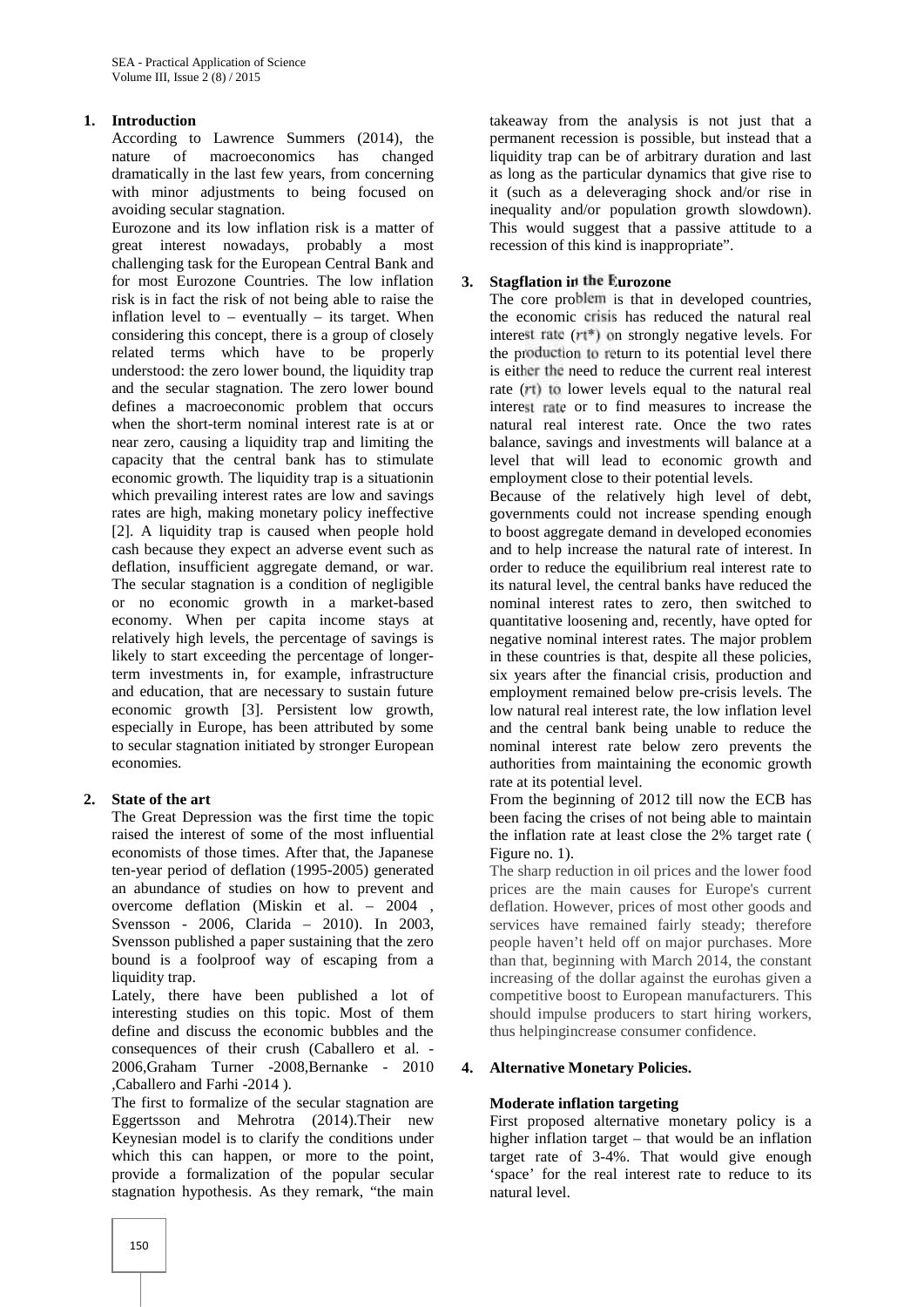In his paper, Croitoru (2013) shows how a higher level of inflation at the beginning or during a crisis, generate a raise in the cash-flows. It helps paying the debts accumulated during the period of exuberance, even without increasing government spending in order to support their investments. This is an auto-correcting mechanism that helps the economy recover through stagflation. That means starting with a reduced economic growth and a relatively high level of inflation, but avoiding a prolonged period of economic decline. According to Keen (1995), auto-correcting mechanism leads to a secular trend of decreasing liquidity preference. On the contrary, a low inflation level during crisis does not help cash-flows. Given the debt level, the lower the inflation level is, the greater the imbalance between debt and cash-flows becomes. The greater this imbalance is, more companies where the interest payments outcomes the cash flows will have to sell assets, and would probably choose the protection of a bankruptcy.

Usually countries with a higher inflation rate would use depreciation in their exchange rate to restore competitiveness. However, in the Eurozone this cannot happen. Countries cannot rely on depreciation to make their exports competitive and this can lead to large current account deficits, lower exports and lower growth. Therefore, countries who have become less competitive (Spain, Italy, Portugal, Greece) need to cut their costs to improve their competitiveness. Nonetheless, their debt burdens become unsustainable and such a strategy leads to economic stagnation and deflation. Even though the actual inflation target under 2% seems to be appropriate for Germany, it is not so well suited for other countries in the Eurozone.

Having a higher inflation rate would help to plan out economic growth and probably diminish unemployment. Higher inflation would also help to contain and reduce government debt to GDP ratios without excessive austerity. Among the advantages of having a moderate inflation target is the ability of making adjustments in wages and relative prices. It would be much more difficult (or even impossible) to cut nominal wages than to adjust them with their productiveness or, in case of unproductive workers, to have them frozen. These measures would enable a boost in the economic growth

In case of a higher inflation target in the Eurozone, less competitive countries could restore economic growth with low inflation – rather than outright deflation.

On the other hand, not all economists agree with targeting a higher inflation rate, as inflation is usually considered to be a problem then its rate raises above the 2% level. The main argument in favor of maintaining a low inflation target is that an inflationary growth is usually unsustainable and leads to periods of boom in the economic bubbles. Other reasons for not supporting a higher inflation

level are the fact that inflation is usually associated with uncertainty and confusion which tends to discourage investment and long term economic growth; it may reduce the value of savings and generates menu costs – as during higher inflation the changes of prices is more frequent. However, considering the Eurozone (a group of developed countries), its credibility and its experience with handling inflation targeting, these issues could probably be overcome by using the appropriate policies and a muchsustained public information campaign.

Probably the most difficult task when considering raising inflation is finding a way of to higher it. According to Goodhart (2013), having nominal interest rates already at the lower bound, it cannot be clear what monetary policies would be able to higher future inflation. In the absence of such policies, the higher inflation target may not be credible. The Bank of Japan stated the same idea.

#### **Price level targeting**

The second alternative monetary policy is the price level targeting

A monetary policy goal of keeping overall price levels stable, or meeting a pre-determined price level targeting. The price level used as a barometer is usually Consumer Price Index (CPI), -- or some similarly broad measure of cost inputs.

A central bank or monetary authority operating under a price level targeting system raises or lowers interest rates in order to keep the index level consistent from year to year.

Price level targeting is similar to inflation targeting in that both establish targets for a price index like the CPI. However, if inflation targeting only looks forward (i.e., a 2% inflation target per year), price level targeting actually takes past years into account when conducting open market operations. So, if the price level rose by 2% in the previous year (from a theoretical base of 100 to 102), the price level would have to drop the next year in order to bring the price level back down to the 100 target level.

According to Cournede and Moccero (2009), the main benefits of price level targeting are:

• A price-level targeting regime can act as a built-in stabilizer by reducing the need for large moves in policy interest rates in response to shocks. For instance, if the price level falls, agents would expect inflation to rise in order to bring the price level back to its target path, this should reduce the long-term real interest rate, support activity and pushing up prices.

• As the need for large shifts in policy interest rates is reduced, it is less likely that the economy would fall into a liquidity trap.

• A credible price-level targeting mechanism can have a positive effect on capital accumulation and steady-state growth insofar as it reduces the cost of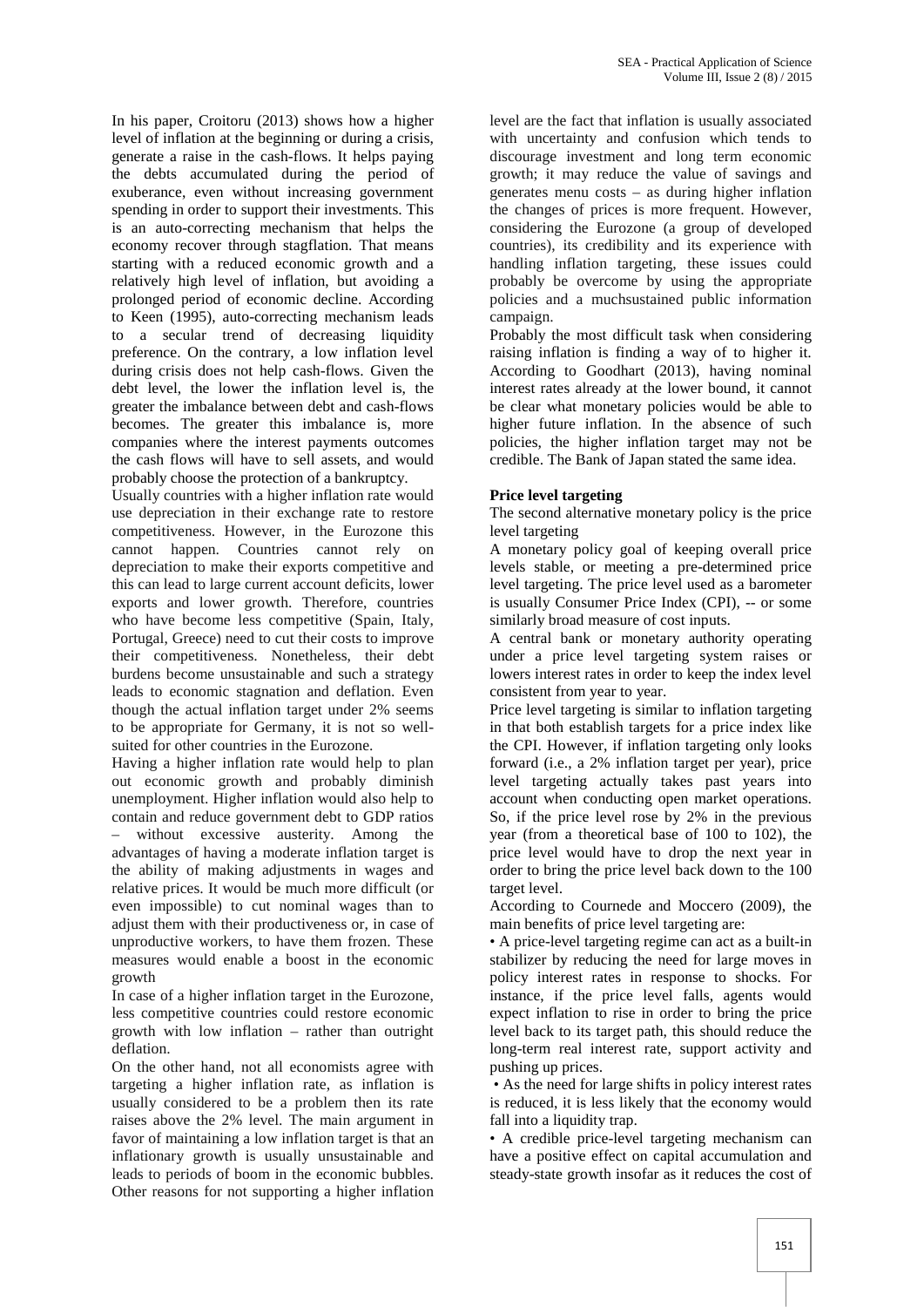long-run nominal contracts by protecting the longrun purchasing power of money.

The same paper identifies the possible risks of adopting a price-level targeting regime. Mains costs would be: Inflation targeting is better at protecting against welfare losses than price-level targeting when there is strong uncertainty about the presence of a sufficient minimum degree of forward-looking behaviour of economic agents., the self-regulating capacity of price-level targeting may be undermined if central banks are not fully credible.

Under the actual circumstances with very low interest rates, the monetary policy regime is limited to the zero lower bound on nominal interest rates. In this case, a change to a price-level targeting regime can help avoiding the liquidity trap, as suggested bySvensson (2001) .

#### **5. Conclusions**

This paper shows the benefits and costs of both the moderate inflation targeting regime and the price level targeting regime as an alternative monetary policy for this actual situation in Eurozone. Having both policies analyzed and compared, a higher inflation target seems to be the appropriate solution. Some of the reasons for finding it a better choice are that it is easier to implement, it is a very well documented theory which has been applied and tested in numerous countries, in comparison to the price level targeting which was only applied in Sweden in the early 1930s. Consequently, it is less risky than the pricelevel targeting option; more practical experience would be needed before one could conclude that price level targeting constitutes a worthy alternative to current monetary frameworks. Moreover, the Eurozone has been known for being not so opened when it comes to shifting to new monetary policies.

Nonetheless, a more complex analysis is needed before opting for a solution among the two regimes. Unfortunately, this paper does not provide simulations for the two regimes. It would be very interesting to model the two policies by creating two DSGE models and, after using them to simulate the economic progress in Eurozone, choose the one which better helps overcoming the stagflation the Eurozone is facing.

#### **Acknowledgement**

This work was co-financed from the European Social Fund through Sectoral Operational Programme Human Resources Development 2007- 2013, project number POSDRU/159/1.5/S/134197 ..Performance and excellence in doctoral and postdoctoral research in Romanian economics science domain"

#### **References**

[1]Lawrence Summers (2014), *U.S. Economic Prospects: Secular Stagnation, Hysteresis, and the Zero Lower Bound*,Business Economics (2014) 49, 65–73, California, USA

[2] Available at

http://www.investopedia.com/terms/l/liquiditytrap. asp

[3] Available at

http://lexicon.ft.com/Term?term=secular-stagnation

[4]Takatoshi Ito, Frederic S. Mishkin (2004), *Two Decades of Japanese Monetary Policy and the Deflation Problem*, Working Paper 10878, http://www.nber.org/papers/w10878.pdf

[5] Lars E.O.Svensson (2006), *Monetary Policy and Japan's Liquidity Trap*, CEPS Working Paper No. 126, Princeton University, CEPR, and NBER

[6]Richard Clarida (2010), *What Has--and Has Not--Been Learned about Monetary Policy in a Low Inflation Environment? A Review of the 2000s,*Federal Reserve Bank of Boston 55th Economic Conference

[7]Lars E.O.Svensson (2003), *Escaping from a Liquidity Trap and Deflation: The Foolproof Way and Others*, Working Paper 10195, National Bureau of Economic Research, Cambridge, MA 02138, http://www.nber.org/papers/w10195.pdf

[8] RicardoCaballero, EmmanuelFarhi, Mohamad L. Hammour (2006), *Speculative Growth: Hints from the U.S. Economy*, American Economic  $Review$  96(4), https://www.aeaweb.org/atypon.php?return\_to=/doi /pdfplus/10.1257/aer.96.4.1159

[9] Graham Turner (2008), *The Credit Crunch: Housing Bubbles, Globalization and the Worldwide Economic Crisis*, Pluto Press, London, UK

[10]Ben S. Bernanke (2010),*Monetary Policy and the Housing Bubble*, Annual Meeting of the American Economic Association, Atlanta, Georgia,http://www.federalreserve.gov/newsevents / speech/bernanke20100103a.htm

[11]Ricardo Caballero, Emmanuel Farhi (2014), *On the Role of Safe Asset Shortages in secular Stagnation*, A VoxEU.org Book, CEPR Press, http://scholar.harvard.edu/files/

farhi/files/book\_chapter\_secular\_stagnation\_nov\_2 014\_0.pdf

[12]GautiEggertsson, Neil Mehrotra (2014), *A Model of Secular Stagnation*,